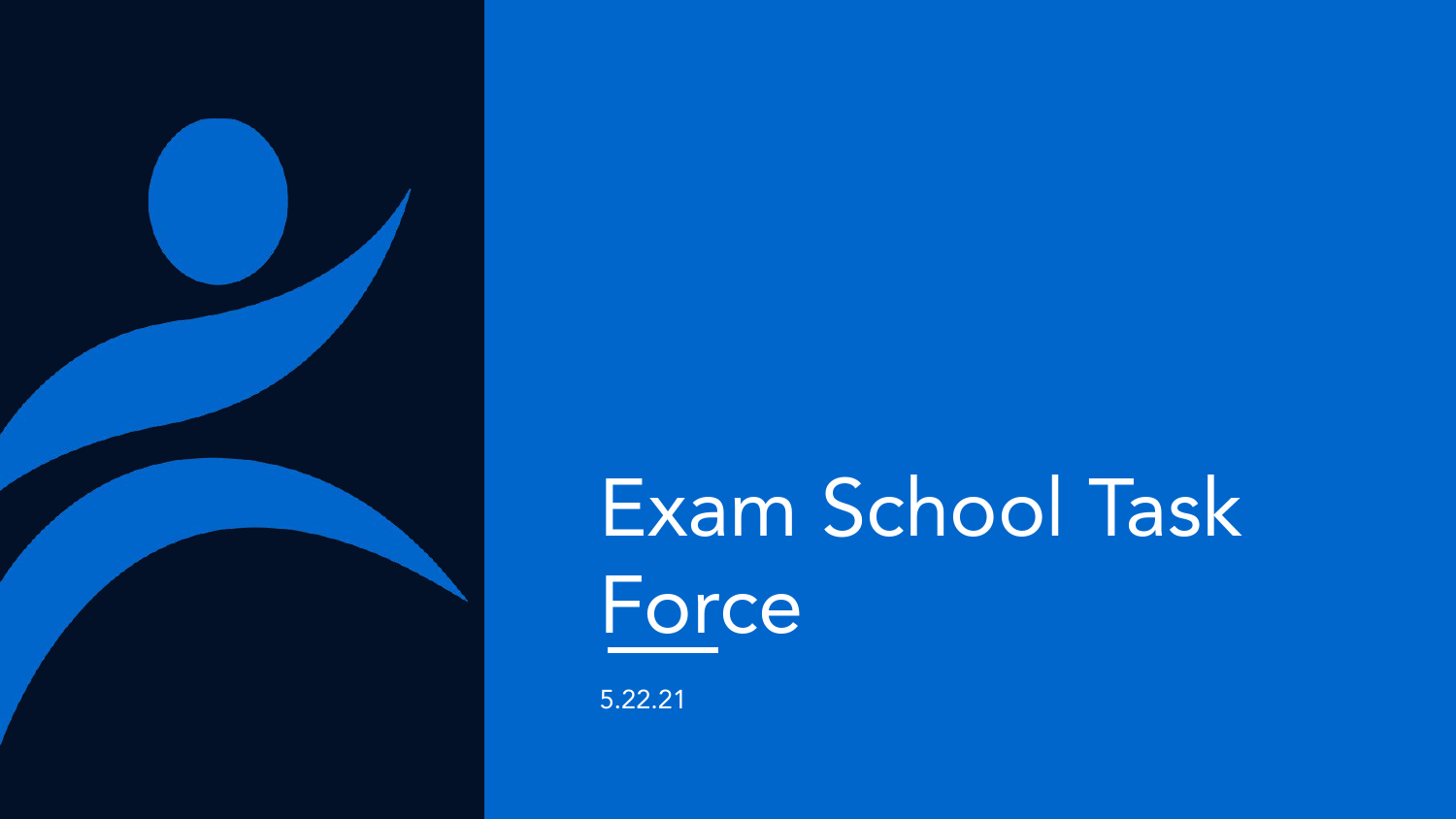**Percentage of Invitations to Economically Disadvantaged Students by Zip Code (7th Grade)**

| <b>Zip Code</b>   | Neighborhood                             |                      | <b>SY20-21</b>                  | <b>SY21-22</b>       |                                 |  |  |
|-------------------|------------------------------------------|----------------------|---------------------------------|----------------------|---------------------------------|--|--|
|                   |                                          | <b>Total Invites</b> | <b>Percent Eco Dis Invitees</b> | <b>Total Invites</b> | <b>Percent Eco Dis Invitees</b> |  |  |
| 2108              | <b>Beacon Hill</b>                       | <10                  |                                 | <10                  |                                 |  |  |
| 2109              | Downtown                                 | $\overline{10}$      |                                 | $\overline{10}$      |                                 |  |  |
| 2110              | Downtown                                 | <10                  |                                 | <10                  |                                 |  |  |
| 2111              | Chinatown                                | $\overline{24}$      | 75%                             | $\overline{10}$      |                                 |  |  |
| $\overline{2113}$ | North End                                | <10                  |                                 | $\overline{10}$      |                                 |  |  |
| $\overline{2114}$ | Beacon Hill / West End                   | 19                   | $11\%$                          | $\overline{<}10$     |                                 |  |  |
| 2115              | Longwood/Fenway                          | $\overline{14}$      | 43%                             | $\overline{10}$      | 20%                             |  |  |
| 2116              | Back Bay                                 | 27                   | 0%                              | 13                   | 23%                             |  |  |
| 2118              | South End                                | 36                   | 33%                             | 27                   | 19%                             |  |  |
| 2119              | Roxbury                                  | $\overline{27}$      | 56%                             | 50                   | 68%                             |  |  |
| 2120              | Roxbury                                  | 16                   | 63%                             | $\overline{11}$      | 55%                             |  |  |
| 2121              | Roxbury                                  | $\overline{27}$      | 78%                             | 67                   | 76%                             |  |  |
| 2122              | Dorchester                               | 62                   | 40%                             | 48                   | 48%                             |  |  |
| 2124              | Dorchester                               | 84                   | 51%                             | 109                  | 47%                             |  |  |
| 2125              | Dorchester                               | 47                   | 47%                             | 59                   | 59%                             |  |  |
| 2126              | Mattapan                                 | 20                   | 45%                             | $\overline{51}$      | 53%                             |  |  |
| 2127              | South Boston                             | 34                   | 35%                             | $\overline{35}$      | 34%                             |  |  |
| 2128              | <b>East Boston</b>                       | 57                   | 65%                             | 75                   | 55%                             |  |  |
| 2129              | Charlestown                              | $\overline{56}$      | 38%                             | $\overline{35}$      | 20%                             |  |  |
| 2130              | Jamaica Plain                            | $\overline{77}$      | 12%                             | $\overline{54}$      | 6%                              |  |  |
| 2131              | Roslindale                               | 94                   | 33%                             | 67                   | 16%                             |  |  |
| 2132              | West Roxbury                             | 133                  | 7%                              | 69                   | 10%                             |  |  |
| 2134              | Allston                                  | $\overline{17}$      | 65%                             | $\overline{11}$      | 36%                             |  |  |
| 2135              | Brighton                                 | $\overline{52}$      | 37%                             | 29                   | 34%                             |  |  |
| 2136              | <b>Hyde Park</b>                         | 67                   | 31%                             | 67                   | 33%                             |  |  |
| 2163              | Allston                                  | <10                  |                                 | <10                  |                                 |  |  |
| 2199              | <b>Back Bay</b>                          | <10                  |                                 | $\overline{10}$      |                                 |  |  |
| 2210              | South Boston Waterfront                  | <10                  |                                 | $\overline{10}$      |                                 |  |  |
| 2215              | Fenway/Kenmore                           | $\overline{10}$      |                                 | $\overline{10}$      |                                 |  |  |
| 2467              | Chestnut Hill                            | <10                  |                                 | $\overline{10}$      |                                 |  |  |
| 9999              | Homeless/DCF                             |                      |                                 | 53                   | 100%                            |  |  |
|                   | Zip codes with less than 10 invitations* | 35                   | 11%                             | $\overline{34}$      | 26%                             |  |  |
| Total             |                                          | 1025                 | 35%                             | 974                  | 43%                             |  |  |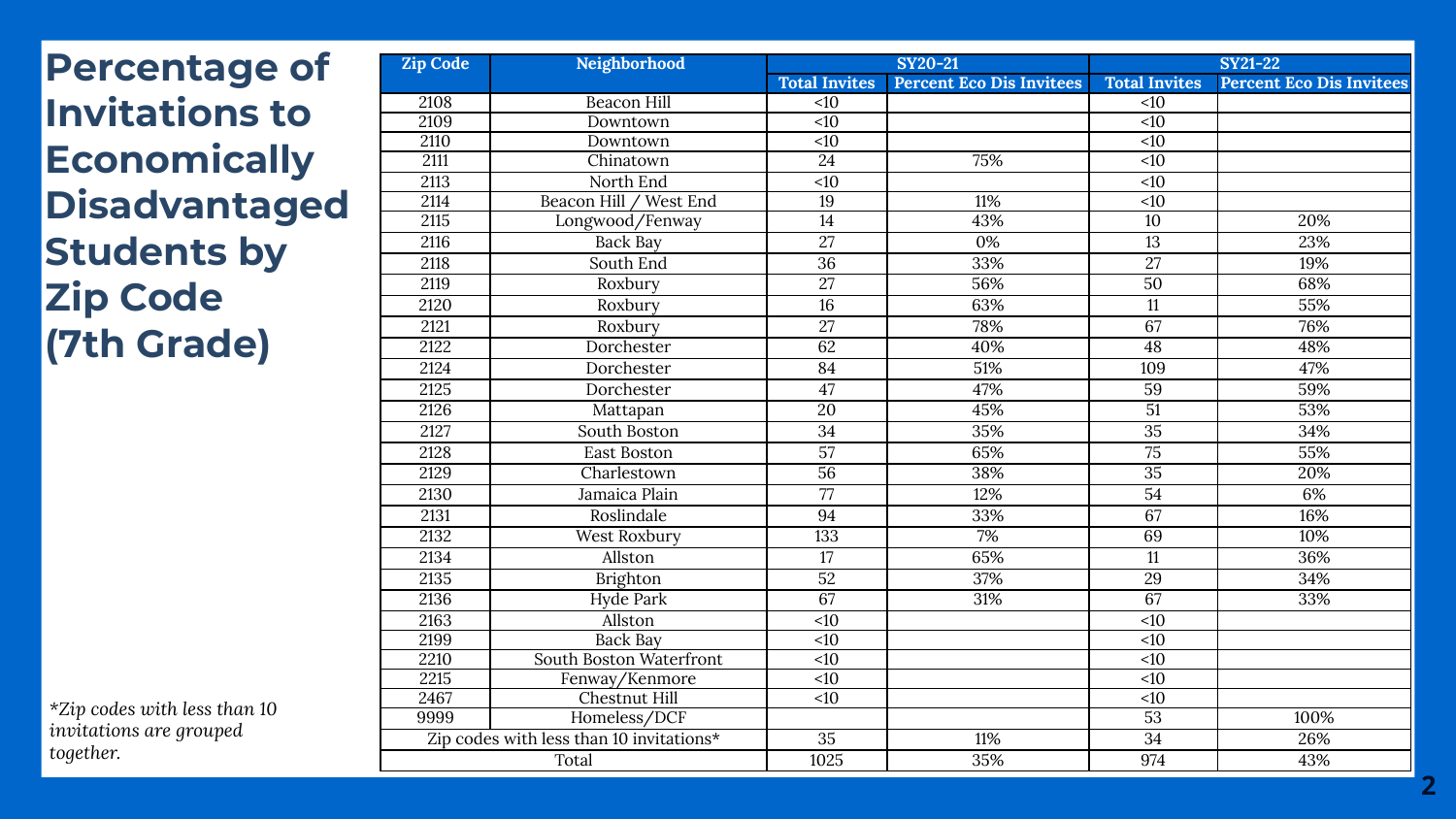**Percentage of Invitations to Economically Disadvantaged Students by Zip Code (9th Grade)**

| <b>Zip Code</b>                          | Neighborhood            |                      | <b>SY20-21</b>                         | <b>SY21-22</b>   |                                 |  |  |
|------------------------------------------|-------------------------|----------------------|----------------------------------------|------------------|---------------------------------|--|--|
|                                          |                         | <b>Total Invites</b> | Percent Eco Dis Invitees Total Invites |                  | <b>Percent Eco Dis Invitees</b> |  |  |
| 2108                                     | <b>Beacon Hill</b>      | <10                  |                                        | <10              |                                 |  |  |
| 2109                                     | Downtown                | $\overline{10}$      |                                        | $\overline{10}$  |                                 |  |  |
| 2110                                     | Downtown                | <10                  |                                        | <10              |                                 |  |  |
| 2111                                     | Chinatown               | <10                  |                                        | <10              |                                 |  |  |
| 2113                                     | North End               | <10                  |                                        | <10              |                                 |  |  |
| 2114                                     | Beacon Hill / West End  | <10                  |                                        | $\overline{<}10$ |                                 |  |  |
| 2115                                     | Longwood/Fenway         | 11                   | 55%                                    | <10              |                                 |  |  |
| 2116                                     | <b>Back Bay</b>         | <10                  |                                        | <10              |                                 |  |  |
| 2118                                     | South End               | $\overline{11}$      | 82%                                    | 11               | 64%                             |  |  |
| 2119                                     | Roxbury                 | $\overline{25}$      | 52%                                    | $\overline{20}$  | 80%                             |  |  |
| 2120                                     | Roxbury                 | 13                   | 77%                                    | $\overline{50}$  |                                 |  |  |
| 2121                                     | Roxbury                 | 22                   | 55%                                    | 23               | 78%                             |  |  |
| 2122                                     | Dorchester              | $\overline{32}$      | 69%                                    | $\overline{20}$  | 75%                             |  |  |
| 2124                                     | Dorchester              | 43                   | 60%                                    | $\overline{42}$  | 50%                             |  |  |
| 2125                                     | Dorchester              | $\overline{32}$      | 63%                                    | $\overline{20}$  | 65%                             |  |  |
| 2126                                     | Mattapan                | 17                   | 29%                                    | 27               | 41%                             |  |  |
| 2127                                     | South Boston            | $\overline{11}$      | 64%                                    | 12               | 58%                             |  |  |
| 2128                                     | East Boston             | $\overline{21}$      | 71%                                    | $\overline{28}$  | 82%                             |  |  |
| 2129                                     | Charlestown             | 14                   | 71%                                    | <10              |                                 |  |  |
| 2130                                     | Jamaica Plain           | 20                   | 35%                                    | 17               | 35%                             |  |  |
| 2131                                     | Roslindale              | $\overline{25}$      | 20%                                    | $\overline{18}$  | 50%                             |  |  |
| 2132                                     | West Roxbury            | 22                   | 23%                                    | 12               | 42%                             |  |  |
| 2134                                     | Allston                 | 10                   | 70%                                    | <10              |                                 |  |  |
| 2135                                     | Brighton                | $\overline{17}$      | 29%                                    | 10               | 80%                             |  |  |
| 2136                                     | Hyde Park               | 35                   | 31%                                    | 24               | 50%                             |  |  |
| 2163                                     | Allston                 | $\overline{10}$      |                                        | $\overline{10}$  |                                 |  |  |
| 2199                                     | <b>Back Bay</b>         | <10                  |                                        | <10              |                                 |  |  |
| 2210                                     | South Boston Waterfront | <10                  |                                        | <10              |                                 |  |  |
| 2215                                     | Fenway/Kenmore          | <10                  |                                        | <10              |                                 |  |  |
| 2467                                     | <b>Chestnut Hill</b>    | $\overline{<}10$     |                                        | $\overline{<}10$ |                                 |  |  |
| 9999                                     | Homeless/DCF            |                      |                                        | $\overline{20}$  | 100%                            |  |  |
| Zip codes with less than 10 invitations* |                         | $\overline{25}$      | 68%                                    | $\overline{36}$  | 64%                             |  |  |
| Total                                    |                         | 406                  | 52%                                    | 340              | 63%                             |  |  |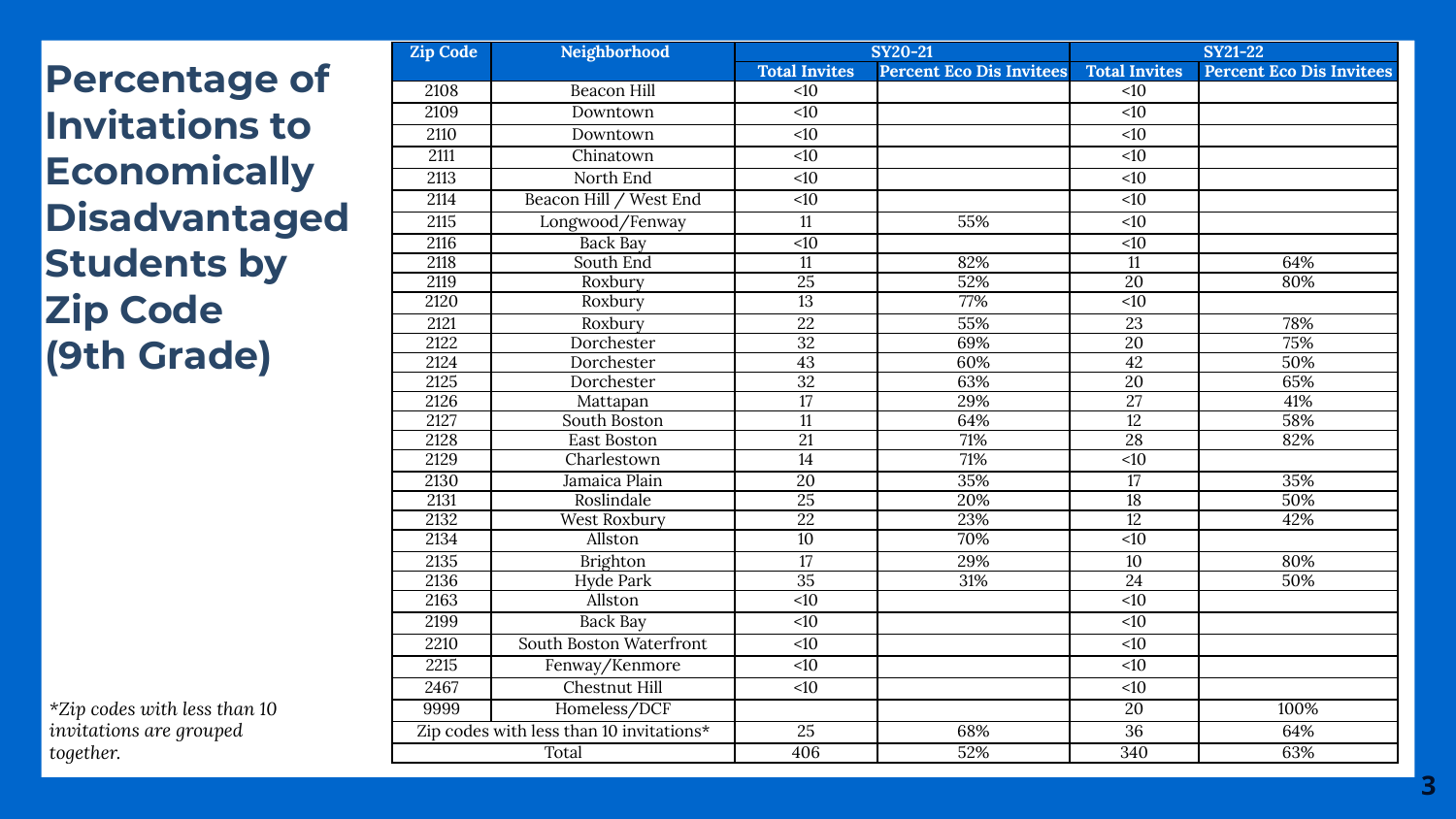| <b>Percentage</b>     |
|-----------------------|
| <b>of Invitations</b> |
| by Zip Code           |
| and School            |
| <b>Type</b>           |
| (7th Grade)           |

| Zip                                      | Neighborhood            |                                |            | <b>SY20-21</b>   |                                               | <b>SY21-22</b>                 |            |                  |                                   |
|------------------------------------------|-------------------------|--------------------------------|------------|------------------|-----------------------------------------------|--------------------------------|------------|------------------|-----------------------------------|
| Code                                     |                         | <b>Total</b><br><b>Invites</b> | <b>BPS</b> | Charter          | Private /<br><b>Parochial</b><br><b>Metco</b> | <b>Total</b><br><b>Invites</b> | <b>BPS</b> | <b>Charter</b>   | Private /<br>Parochial /<br>Metco |
| 2108                                     | Beacon Hill             | <10                            |            |                  |                                               | <10                            |            |                  |                                   |
| 2109                                     | Downtown                | <10                            |            |                  |                                               | <10                            |            |                  |                                   |
| 2110                                     | Downtown                | <10                            |            |                  |                                               | <10                            |            |                  |                                   |
| 2111                                     | Chinatown               | 24                             | 96%        | 0%               | 4%                                            | <10                            |            |                  |                                   |
| 2113                                     | North End               | $\overline{10}$                |            |                  |                                               | $\overline{10}$                |            |                  |                                   |
| 2114                                     | Beacon Hill / West End  | 19                             | 42%        | 0%               | 58%                                           | <10                            |            |                  |                                   |
| 2115                                     | Longwood/Fenway         | 14                             | 64%        | $\overline{0\%}$ | 36%                                           | 10                             | 50%        | $0\%$            | 50%                               |
| 2116                                     | Back Bay                | $\overline{27}$                | 19%        | 0%               | 81%                                           | $\overline{13}$                | 69%        | $\overline{0\%}$ | 31%                               |
| 2118                                     | South End               | $\overline{36}$                | 58%        | 6%               | 36%                                           | $\overline{27}$                | 59%        | 4%               | 37%                               |
| 2119                                     | Roxbury                 | $\overline{27}$                | 85%        | 11%              | 4%                                            | $\overline{50}$                | 80%        | 8%               | 12%                               |
| 2120                                     | Roxbury                 | $\overline{16}$                | 69%        | 13%              | 19%                                           | 11                             | 55%        | 18%              | 27%                               |
| 2121                                     | Roxbury                 | 27                             | 74%        | 22%              | 4%                                            | 67                             | 87%        | 6%               | 7%                                |
| 2122                                     | Dorchester              | 62                             | 69%        | 10%              | 21%                                           | 48                             | 77%        | 13%              | 10%                               |
| 2124                                     | Dorchester              | 84                             | 73%        | 12%              | 15%                                           | 109                            | 77%        | 13%              | 10%                               |
| 2125                                     | Dorchester              | 47                             | 68%        | 17%              | 15%                                           | $\overline{59}$                | 81%        | 8%               | 10%                               |
| 2126                                     | Mattapan                | 20                             | 40%        | 50%              | 10%                                           | 51                             | 71%        | 20%              | 10%                               |
| 2127                                     | South Boston            | 34                             | 53%        | 12%              | 35%                                           | $\overline{35}$                | 66%        | 6%               | 29%                               |
| 2128                                     | East Boston             | 57                             | 88%        | 11%              | 2%                                            | $\overline{75}$                | 80%        | 15%              | 5%                                |
| 2129                                     | Charlestown             | $\overline{56}$                | 88%        | 0%               | 13%                                           | $\overline{35}$                | 80%        | 0%               | 20%                               |
| 2130                                     | Jamaica Plain           | $\overline{77}$                | 56%        | 6%               | 38%                                           | $\overline{54}$                | 65%        | $0\%$            | 35%                               |
| 2131                                     | Roslindale              | 94                             | 76%        | 11%              | 14%                                           | 67                             | 69%        | 6%               | 25%                               |
| 2132                                     | West Roxbury            | 133                            | 62%        | 4%               | 35%                                           | 69                             | 64%        | 3%               | 33%                               |
| 2134                                     | Allston                 | $\overline{17}$                | 88%        | 0%               | 12%                                           | $\overline{11}$                | 91%        | 0%               | 9%                                |
| 2135                                     | Brighton                | $\overline{52}$                | 67%        | 0%               | 33%                                           | 29                             | 72%        | 0%               | 28%                               |
| 2136                                     | Hyde Park               | 67                             | 55%        | 21%              | 24%                                           | 67                             | 58%        | 16%              | 25%                               |
| 2163                                     | Allston                 | <10                            |            |                  |                                               | <10                            |            |                  |                                   |
| 2199                                     | <b>Back Bay</b>         | <10                            |            |                  |                                               | <10                            |            |                  |                                   |
| 2210                                     | South Boston Waterfront | $\overline{50}$                |            |                  |                                               | <10                            |            |                  |                                   |
| 2215                                     | Fenway/Kenmore          | <10                            |            |                  |                                               | <10                            |            |                  |                                   |
| 2467                                     | Chestnut Hill           | $\overline{10}$                |            |                  |                                               | <10                            |            |                  |                                   |
| 9999                                     | Homeless/DCF            |                                |            |                  |                                               | 53                             | 100%       | 0%               | 0%                                |
| Zip codes with less than 10 invitations* |                         | 35                             | 57%        | 0%               | 43%                                           | $\overline{34}$                | 65%        | 0%               | 35%                               |
|                                          | Total                   | 1025                           | 67%        | 9%               | 24%                                           | 974                            | 74%        | 8%               | 18%                               |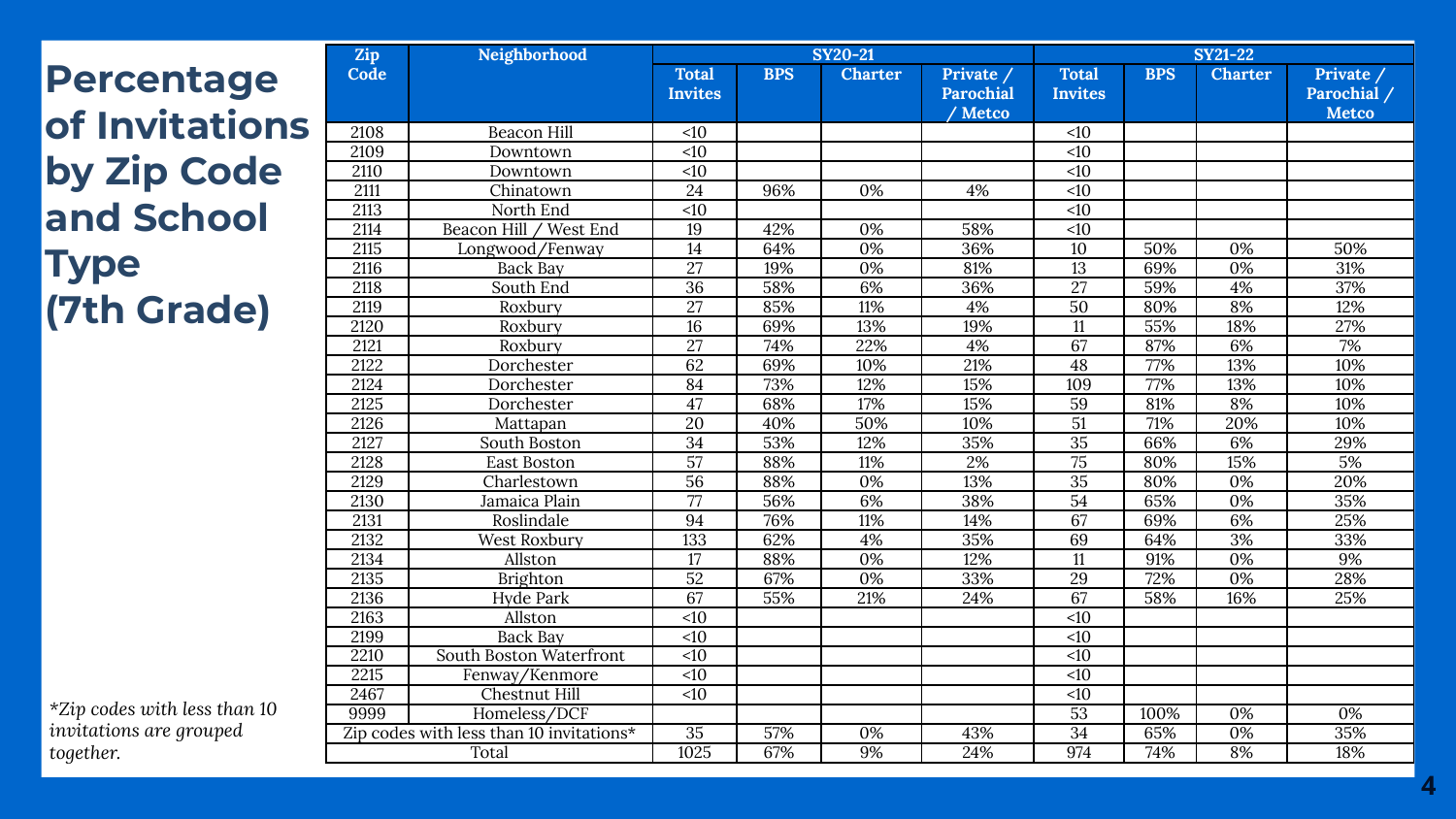**Percentage of Invitations by Zip Code and School Type (9th Grade)**

| <b>Zip Code</b>                          | Neighborhood            | <b>SY20-21</b>                 |            |                | <b>SY21-22</b>                           |                                |            |                  |                                          |
|------------------------------------------|-------------------------|--------------------------------|------------|----------------|------------------------------------------|--------------------------------|------------|------------------|------------------------------------------|
|                                          |                         | <b>Total</b><br><b>Invites</b> | <b>BPS</b> | <b>Charter</b> | Private /<br>Parochial /<br><b>Metco</b> | <b>Total</b><br><b>Invites</b> | <b>BPS</b> | <b>Charter</b>   | Private /<br>Parochial /<br><b>Metco</b> |
| 2108                                     | Beacon Hill             | <10                            |            |                |                                          | <10                            |            |                  |                                          |
| 2109                                     | Downtown                | <10                            |            |                |                                          | <10                            |            |                  |                                          |
| $\overline{2110}$                        | Downtown                | <10                            |            |                |                                          | <10                            |            |                  |                                          |
| 2111                                     | Chinatown               | $\overline{10}$                |            |                |                                          | <10                            |            |                  |                                          |
| 2113                                     | North End               | <10                            |            |                |                                          | <10                            |            |                  |                                          |
| 2114                                     | Beacon Hill / West End  | <10                            |            |                |                                          | <10                            |            |                  |                                          |
| 2115                                     | Longwood/Fenway         | 11                             | 55%        | 18%            | 27%                                      | <10                            |            |                  |                                          |
| 2116                                     | Back Bay                | <10                            |            |                |                                          | <10                            |            |                  |                                          |
| 2118                                     | South End               | 11                             | 91%        | 0%             | 9%                                       | 11                             | 64%        | 9%               | 27%                                      |
| $\overline{2119}$                        | Roxbury                 | $\overline{25}$                | 48%        | 36%            | 16%                                      | $\overline{20}$                | 80%        | 5%               | 15%                                      |
| 2120                                     | Roxbury                 | 13                             | 77%        | 15%            | 8%                                       | <10                            |            |                  |                                          |
| 2121                                     | Roxbury                 | 22                             | 59%        | 32%            | 9%                                       | 23                             | 87%        | 9%               | 4%                                       |
| 2122                                     | Dorchester              | $\overline{32}$                | 66%        | 16%            | 19%                                      | $\overline{20}$                | 85%        | 10%              | 5%                                       |
| 2124                                     | Dorchester              | 43                             | 70%        | 14%            | 16%                                      | 42                             | 74%        | 14%              | 12%                                      |
| 2125                                     | Dorchester              | $\overline{32}$                | 75%        | 16%            | 9%                                       | 20                             | 75%        | 20%              | 5%                                       |
| 2126                                     | Mattapan                | 17                             | 24%        | 35%            | 41%                                      | $\overline{27}$                | 56%        | 22%              | 22%                                      |
| 2127                                     | South Boston            | 11                             | 73%        | 9%             | 18%                                      | $\overline{12}$                | 75%        | 17%              | 8%                                       |
| 2128                                     | East Boston             | $\overline{21}$                | 81%        | 10%            | 10%                                      | $\overline{28}$                | 96%        | 4%               | 0%                                       |
| 2129                                     | Charlestown             | 14                             | 86%        | 7%             | 7%                                       | <10                            |            |                  |                                          |
| 2130                                     | Jamaica Plain           | $\overline{20}$                | 20%        | 20%            | 60%                                      | $\overline{17}$                | 65%        | $\overline{0}$ % | 35%                                      |
| 2131                                     | Roslindale              | $\overline{25}$                | 44%        | 12%            | 44%                                      | 18                             | 61%        | 11%              | 28%                                      |
| 2132                                     | West Roxbury            | 22                             | 45%        | 5%             | 50%                                      | $\overline{12}$                | 83%        | 0%               | 17%                                      |
| 2134                                     | Allston                 | 10                             | 80%        | 0%             | 20%                                      | <10                            |            |                  |                                          |
| 2135                                     | Brighton                | 17                             | 41%        | 0%             | 59%                                      | 10                             | 80%        | 0%               | 20%                                      |
| 2136                                     | Hyde Park               | $\overline{35}$                | 40%        | 29%            | 31%                                      | 24                             | 67%        | 21%              | 13%                                      |
| 2163                                     | Allston                 | <10                            |            |                |                                          | <10                            |            |                  |                                          |
| 2199                                     | <b>Back Bay</b>         | <10                            |            |                |                                          | <10                            |            |                  |                                          |
| 2210                                     | South Boston Waterfront | <10                            |            |                |                                          | <10                            |            |                  |                                          |
| 2215                                     | Fenway/Kenmore          | <10                            |            |                |                                          | <10                            |            |                  |                                          |
| 2467                                     | Chestnut Hill           | <10                            |            |                |                                          | <10                            |            |                  |                                          |
| 9999                                     | Homeless/DCF            |                                |            |                |                                          | 20                             | 90%        | 0%               | 10%                                      |
| Zip codes with less than 10 invitations* |                         | 25                             | 80%        | 0%             | 20%                                      | $\overline{36}$                | 83%        | 6%               | 11%                                      |
| Total                                    |                         | 406                            | 59%        | 16%            | 25%                                      | 340                            | 77%        | 10%              | 13%                                      |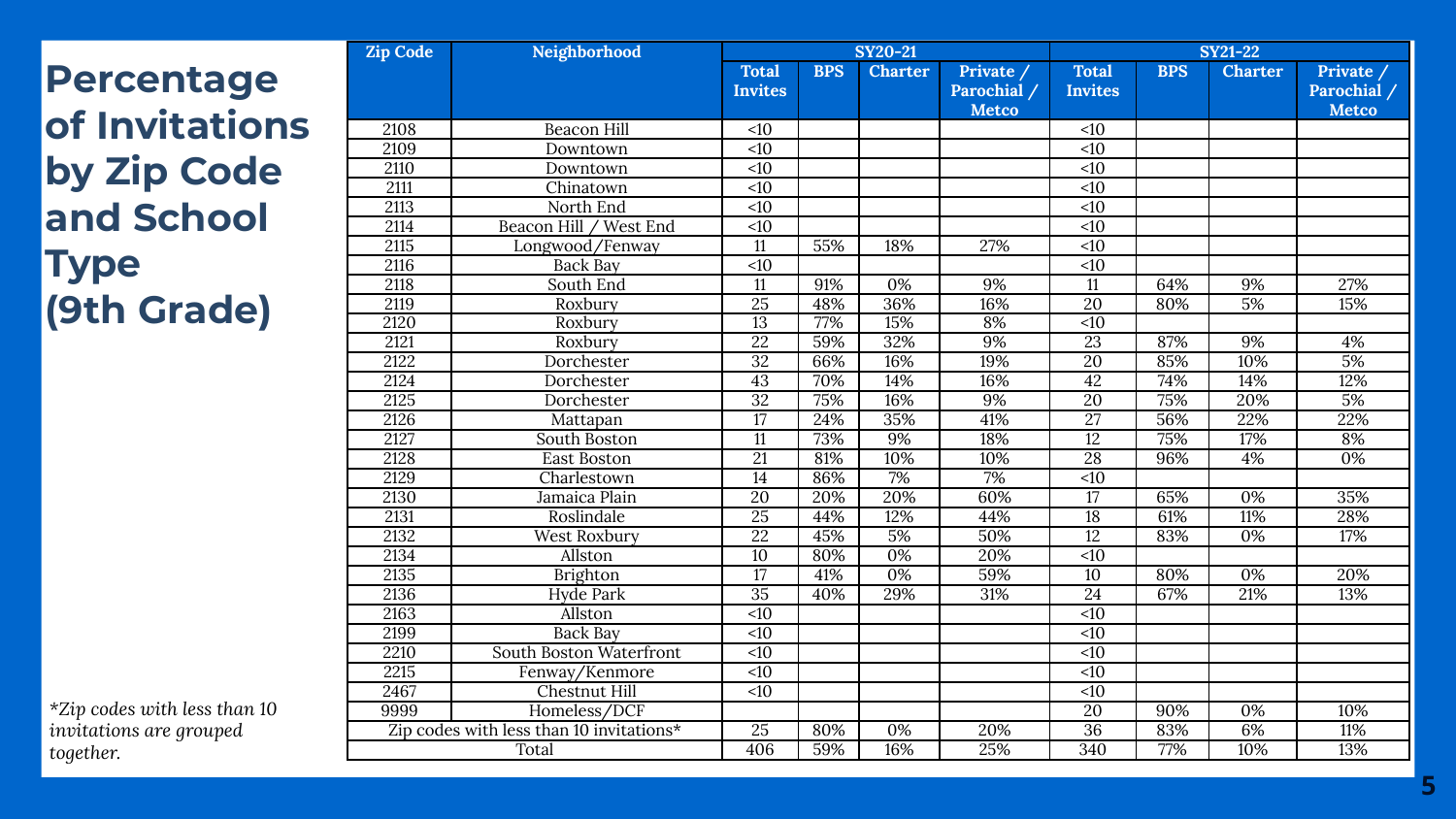## **GPA Distribution of Invited Students (7th Grade)**

| <b>Zip Code</b>                          | Neighborhood            | # Invites        | $B-$             | B                | $B+$      | $A-$        | A           | $A+$ | Average    |
|------------------------------------------|-------------------------|------------------|------------------|------------------|-----------|-------------|-------------|------|------------|
|                                          |                         |                  | $7 - 7.9$        | $8 - 8.9$        | $9 - 9.9$ | $10 - 10.9$ | $11 - 11.9$ | 12   | <b>GPA</b> |
| 02108                                    | Beacon Hill             | <10              |                  |                  |           |             |             |      |            |
| 02109                                    | Downtown                | <10              |                  |                  |           |             |             |      |            |
| 02110                                    | Downtown                | $\overline{<}10$ |                  |                  |           |             |             |      |            |
| 02111                                    | Chinatown               | <10              |                  |                  |           |             |             |      |            |
| 02113                                    | North End               | <10              |                  |                  |           |             |             |      |            |
| 02114                                    | Beacon Hill / West End  | <10              |                  |                  |           |             |             |      |            |
| 02115                                    | Longwood/Fenway         | $\overline{10}$  | 0%               | 0%               | 20%       | 50%         | 30%         | 0%   | 10.38      |
| 02116                                    | Back Bay                | $\overline{13}$  | 0%               | 0%               | 0%        | 46%         | 31%         | 23%  | 11.10      |
| 02118                                    | South End               | 27               | 0%               | 0%               | 0%        | 48%         | 44%         | 7%   | 10.92      |
| 02119                                    | Roxbury                 | $\overline{50}$  | $\overline{0\%}$ | 34%              | 32%       | 16%         | 14%         | 4%   | 9.51       |
| 02120                                    | Roxbury                 | 11               | 0%               | 9%               | 45%       | 36%         | 9%          | 0%   | 9.89       |
| 02121                                    | Roxbury                 | 67               | $\overline{0\%}$ | 21%              | 40%       | 18%         | 12%         | 9%   | 9.79       |
| 02122                                    | Dorchester              | 48               | 0%               | 0%               | 0%        | 42%         | 48%         | 10%  | 11.04      |
| 02124                                    | Dorchester              | 109              | 0%               | 0%               | 30%       | 27%         | 40%         | 3%   | 10.53      |
| 02125                                    | Dorchester              | 59               | 0%               | 0%               | 31%       | 24%         | 34%         | 12%  | 10.67      |
| 02126                                    | Mattapan                | $\overline{51}$  | 2%               | 37%              | 24%       | 18%         | 18%         | 2%   | 9.57       |
| 02127                                    | South Boston            | $\overline{35}$  | 0%               | 3%               | 31%       | 23%         | 37%         | 6%   | 10.48      |
| 02128                                    | East Boston             | 75               | 0%               | 0%               | 37%       | 39%         | 23%         | 1%   | 10.25      |
| 02129                                    | Charlestown             | 35               | 0%               | 0%               | 0%        | 3%          | 74%         | 23%  | 11.56      |
| 02130                                    | Jamaica Plain           | $\overline{54}$  | 0%               | 0%               | 0%        | 37%         | 41%         | 22%  | 11.19      |
| 02131                                    | Roslindale              | 67               | 0%               | 0%               | 0%        | 49%         | 43%         | 7%   | 10.94      |
| 02132                                    | West Roxbury            | 69               | 0%               | $\overline{0\%}$ | 0%        | 10%         | 51%         | 39%  | 11.51      |
| 02134                                    | Allston                 | $\overline{11}$  | 0%               | 9%               | 18%       | 45%         | 27%         | 0%   | 10.32      |
| 02135                                    | Brighton                | 29               | 0%               | 0%               | 24%       | 48%         | 28%         | 0%   | 10.36      |
| 02136                                    | Hyde Park               | 67               | 0%               | 0%               | 37%       | 30%         | 30%         | 3%   | 10.32      |
| 02163                                    | Allston                 | <10              |                  |                  |           |             |             |      |            |
| 02199                                    | <b>Back Bay</b>         | <10              |                  |                  |           |             |             |      |            |
| 02210                                    | South Boston Waterfront | <10              |                  |                  |           |             |             |      |            |
| 02215                                    | Fenway/Kenmore          | <10              |                  |                  |           |             |             |      |            |
| 02467                                    | Chestnut Hill           | <10              |                  |                  |           |             |             |      |            |
| 99999                                    | Homeless / DCF          | 53               | 0%               | 42%              | 34%       | 9%          | 8%          | 8%   | 9.31       |
| Zip codes with less than 10 invitations* |                         | $\overline{34}$  | 0%               | 3%               | 18%       | 12%         | 53%         | 15%  | 10.92      |
| Total                                    |                         | 974              | 0%               | 8%               | 22%       | 27%         | 33%         | 10%  | 10.49      |